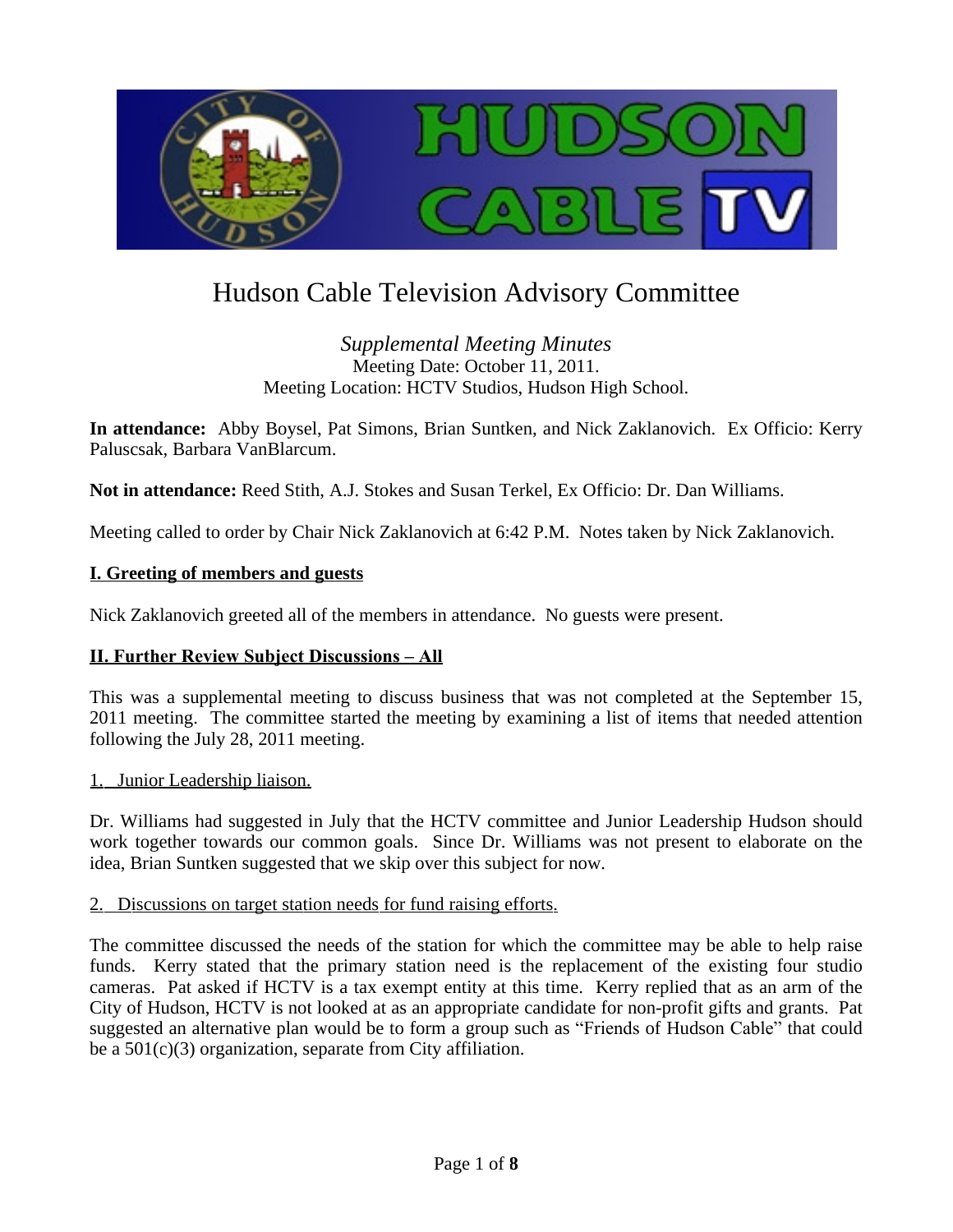Abby asked about the cost of four replacement studio cameras. Kerry said that during last year's budget work up, the cost was just under \$200,000. He thought that perhaps prices may have come down since then, but probably not to a large extent.

Nick asked if any contribution to the station would be tax deductable. Kerry said that it would depend on the amount of the gift and he was not sure if that was true at all, since HCTV is an arm of the City government.

Brian asked if the committee could go out into the community and solicit funding. Kerry answered that we could apply for gifts and grants. Brian asked if we could write a fund letter to every citizen in the City, if we wanted to, for the "Friends of HCTV". Kerry said that he was not sure if that was possible, and suggested that the City Solicitor should be contacted to answer that question. Brian said that he would be happy to work on fund raising efforts.

Pat said that tax deductable contributions are the main stay of charitable organizations and that we may have to go outside of the committee to create just such an organization that would be able to apply for 501(c)(3) status.

Nick said that he thought that someone on the committee already had such an organization in place. Barbara VanBlarcum said that she thought that Susan Terkel did have an arts & culture organization which may be able to be transferred to a different organization.

Brian suggested that we do a blanket appeal for funds and grants and just throw the request at anyone that we can think of. Brian said that he would talk to City Finance Director Jeff Knoblauch, City Solicitor R. Todd Hunt and Susan Terkel of the committee about the next step in getting going on soliciting funds.

#### 3. Discussions on target station needs for grant efforts.

Kerry said that the replacement of the studio cameras remains the most pressing need for the station. Nick asked if Kerry was concerned at all about the video switcher unit. Kerry said that the switcher, even though it is no longer supported by manufacturer, is still less than two years old and it should last as long as the former switcher, which still operated after in excess of ten years service.

Kerry added that obtaining grants to underwrite regular station operations, not just large equipment purchases, would also be a benefit. Kerry said that, for instance, another editing station would be a quality request for a grant. He said that Public Access recording equipment is in good shape, but he could use some additional equipment in the area of editing.

#### 4. Strategic plan for improvement opportunities for HCTV service.

Brian suggested that since it was Reed Stith who brought forward this idea, we should pass on this item until the next meeting.

Pat asked about the five-year plan and if it was renewed every year. Kerry answered that the five-year plan is an on-going development tool that is updated annually, and is intended to be a financial outlook for the coming five year period. Pat asked that the five-year plan be distributed when it was ready. Kerry said that he would do that.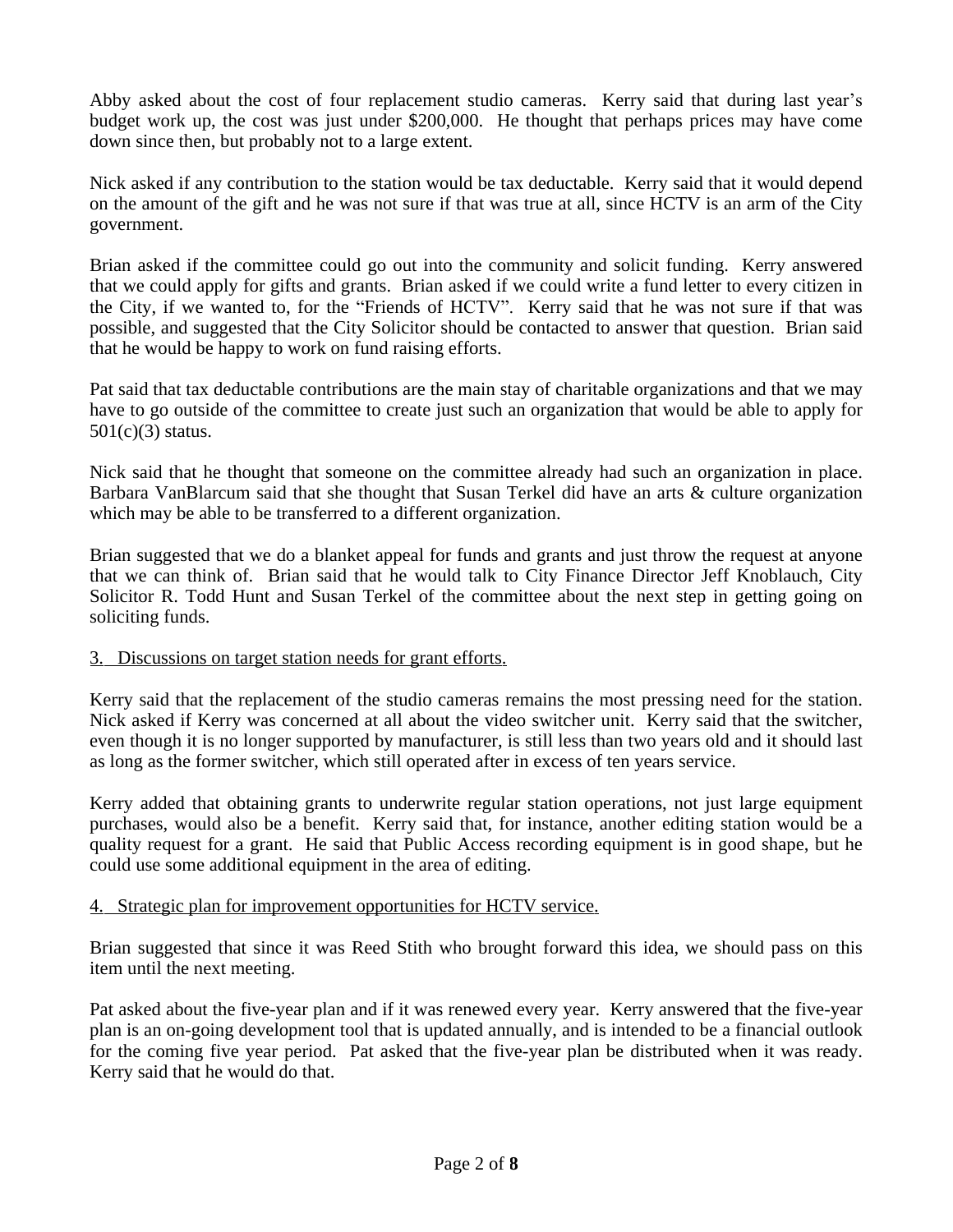# 5. Discussions concerning programming offerings of other PEG stations.

Nick said that he has done some research into what other PEG stations have to offer. He said that he would do some more research and have a synopsis to present at the next regular meeting.

## 6. Discussions concerning previous viewer surveys and possible future surveys.

Nick said that he had located copies of previous citizen surveys that had been done and would sift through those surveys and come up with a list of items that would still be relevant to the current operation. Nick said that he thought that it would be valuable to hear comments from the citizens of the community, and just by doing a survey, the awareness of the existence of the station could be raised.

#### 7. Discussions concerning educating / re-educating the citizens about HCTV service.

Nick felt that the HCTV operation is not as well known in the community as it should be and the committee should work at promoting the existence and the capabilities of the station to the citizenry. Nick said that perhaps a city-wide survey of the citizens (mentioned above) would be a good first step to raising awareness.

## 8. Discussions concerning grants for oral history productions.

Susan Terkel had originally brought up the subject of grants for oral histories, but Brian also said that he has a passion for that subject, and said that he would speak with Susan about plans for the future. Brian said that it is better to do an oral history of someone in their own home, as they are much more inclined to relax when they are in their own environment.

#### 9. Discussion of interface with HCER for production education classes.

Pat originally brought up the subject of an interface with HCER, but she said that Susan also had some ideas along that line. The suggestion is to create a video production class under the auspices of HCER to teach anyone interested how to create video programming.

Brian said that he really liked the idea of creating a class, but felt that whoever teaches the course should be compensated for their time. He suggested that Dan Gerbracht of the HCTV staff would be a great choice as an instructor for such a class, if it could be brought to fruition. Brian said that HCER receives proposals for classes that could be offered, and if they like the proposal, further negotiations commence.

Kerry added that HCER, as a part of the Hudson School System, would be welcome to use the HCTV studio and editing stations for a video production class. Pat added that contact should be made with some of the organizations in town to get their members interested in a video production class.

Nick said that perhaps the first step should be that initial contact be made with HCER, to gage their interest in working on developing a class. He volunteered to make that initial contact and then Pat said that she would work with Susan on the details, once the suggested class is accepted by HCER.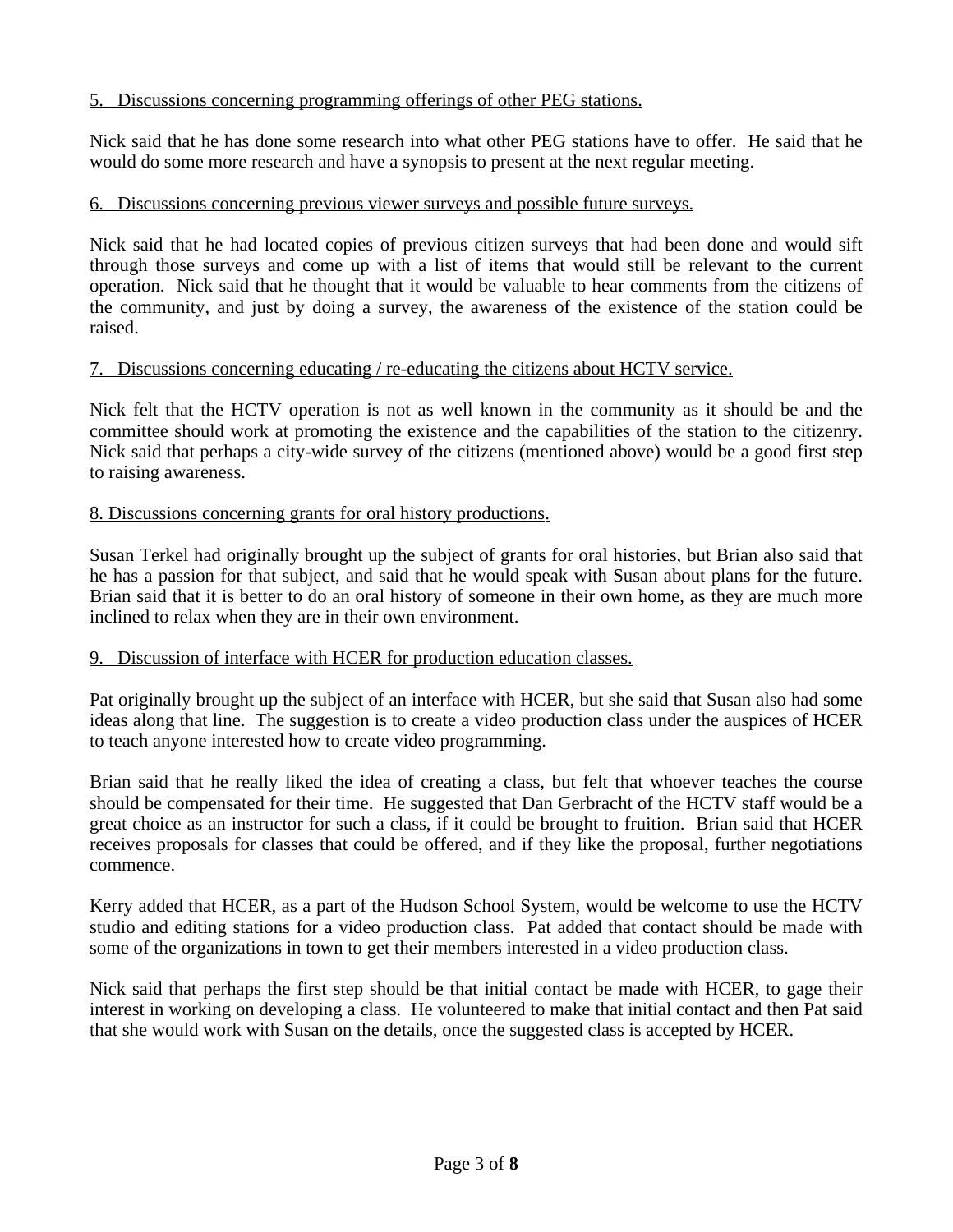# 10. Discussion of production contest for school-age students.

A video production contest for school-age kids was originally brought up by Abby Boysel. Abby said that Dr. Williams had mentioned that the Hudson Rotary, of which he is a member, has funds to contribute to just such an effort, but the idea has to be more developed before it could be submitted for grant consideration. Pat suggested that getting the PTO / PTA of the community involved would be a plus. Barbara VanBlarcum added that she felt that the Hudson Rotary would also support the oral history project.

Brian said that he liked the "Where I was Reading" contest at the Hudson Library that accepted pictures from the public of reading locations. The top three judged pictures were turned into book marks and Brian thought that was a very classy and attractive contest. He felt that that kind of contest is what we need at HCTV, to attract participation by school-aged kids. He suggested that we could do something similar and come up with a creative theme for a contest. Brian suggested that we brainstorm the idea further at the next regular meeting.

Barb mentioned that the Hudson Garden Club has provided funds in the past to help with the cost of covering their meetings. She said that the funds have not been provided lately, Pat asked if there had ever been a blanket effort to contact all of the organizations in town. Kerry replied that such a contact plan had not been done in the past, simply because the station has enough funds to maintain operations. Now that the station income and costs gap is narrowing, it now may be necessary to look for other funding, like from the organizations in the City.

Kerry said that he would contact the City legal consultants to see if there was any legal problem with the committee undertaking fund solicitations, grants or out right contributions, to benefit HCTV. Nick said that he thought that checking with the lawyers was a good first step to getting the ball rolling on raising funds.

Pat said that we need to let the organizations know that there would be a benefit for them to support HCTV. Abby added that many of the people that attend the Concerts on the Green watch the concerts again on HCTV. Those people could also be a possible source for donations to HCTV. Brian suggested that the fans of the weekly Polka show could also be good prospective contributors.

# 11. Further discussion on committee responsibility assignments.

Nick suggested that with so many regular members not in attendance that any discussions about committee responsibilities should be delayed until the next meeting.

# 12. Discussion of Youth Wrestling programming.

Abbey reported that she has had conversation with the coach from the Kratos Wrestling organization, who had also had discussions with the wrestling coach from the High School, and they had developed some good ideas to produce programming. Abby said that she would help to implement their plan.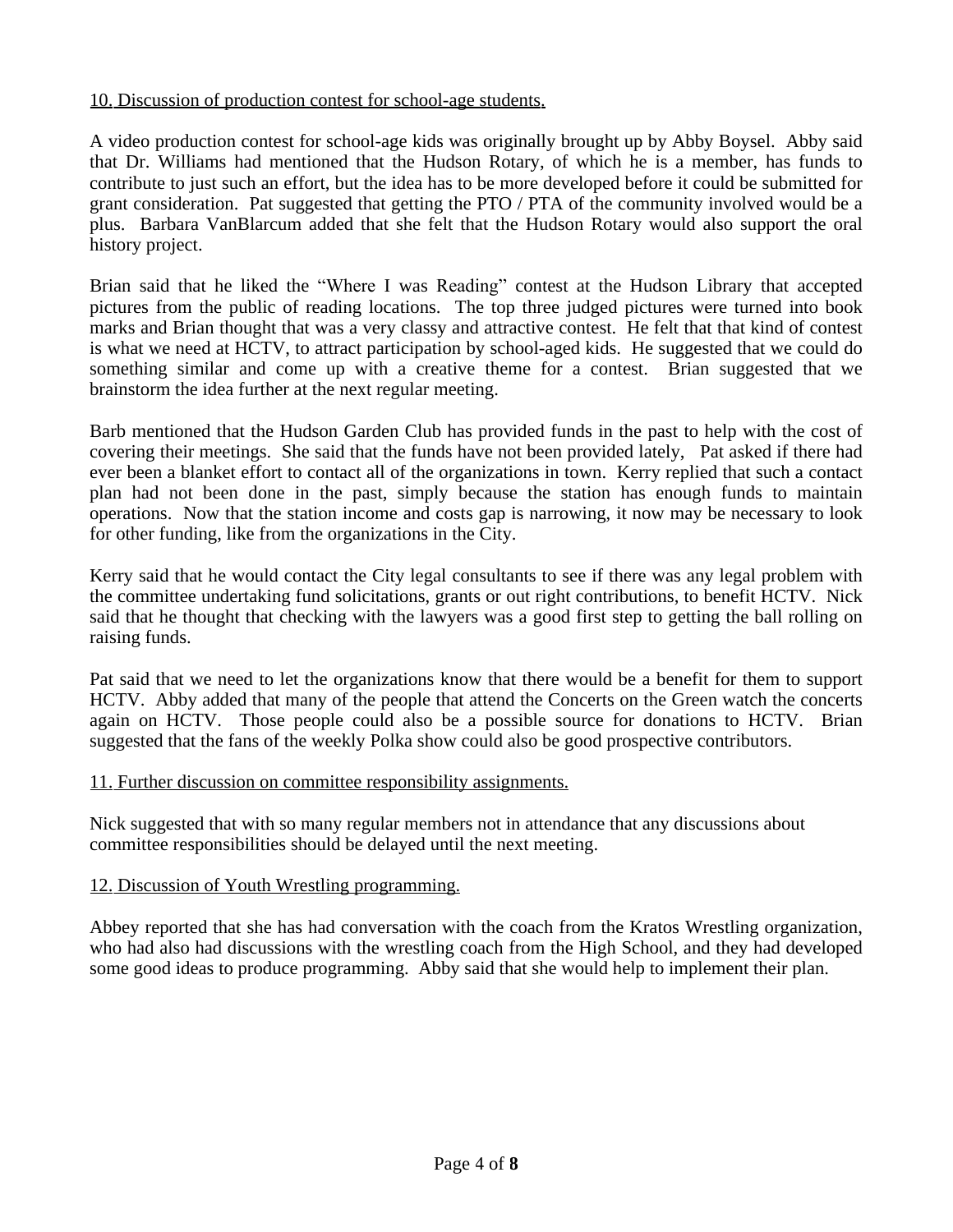# 13. Discussion of former "Business Link" program and if/how it can be revived.

Barb said that the former Business Link program was done in conjunction with the Hudson Chamber of Commerce, who interfaced with the businesses in the community. The businesses involved would get a half-hour of station time that would tell the informational story of the business. Kerry said that the reason that the program lost momentum was that the value that the businesses saw from their contributions was diminished because their exposure was limited to the borders of the City. Kerry thought that it might be worth the effort to contact the Chamber to see if they had any interest in reviving the Business Link program. Abby asked if a business could promote itself via public access, as long as prices were not discussed. Kerry said that such an informational program would be acceptable. Barb added that the ground work for a public access effort with Western Reserve Music was started, but they felt that they did not have the right staff member to produce the program, so the idea has, unfortunately, went dormant.

Nick said that one of the ideas to be discussed later on was an interface between the station and Chuck Wiedie, the Hudson Economic Development Director. The suggestion is that promoting the businesses in the community could be a valuable tool for the City to attract more businesses to our town.

Kerry suggested that we should contact the Chamber of Commerce to see if they would like to revive the Business Link program. Nick said that he would contact Carolyn Konefal, the president of the Hudson Chamber of Commerce, to see if there is any interest in reviving the Business Link program. Kerry suggested that Chuck Wiedie should also be contacted to see if we could meet with both of them about resurrecting a potentially valuable asset to the City.

Pat asked if there has ever been an effort to quantify the value or the cost of the production time at HCTV. Kerry responded that the cost depends on the production. As an example, a production that involves the full studio utilization, with a full control room crew, would run into the thousands of dollars.

Abby asked if we could market HCTV exposure to new businesses coming into the City through the Economic Development office. Kerry said that he had discussions on that subject previously with Mr. Wiedie, and they felt that once a business is wooed to the city, they did not want to try to "sell them" another service. They felt that the best approach was to offer the exposure as an incentive to come to the City, rather than an added cost to the business after the move.

#### 14. Discussions on video subject / music clearances for HCTV programming.

Nick asked if there were some legal problem if people are recorded for an HCTV production duringcommunity events. Kerry said that there is no problem with showing them on the station, since the video was recorded at a public event.

Nick also asked about background music at an event that becomes a part of the program. Kerry responded that the background music is incidental to the event, and therefore licensing is not an issue. Kerry added that one of the things that the City is looking at is obtaining a blanket BMI license that would permit any City event where live music is performed to be free of music license encumbrances. However, for television programming, there is a different type of licensing requirement than the BMI blanket license.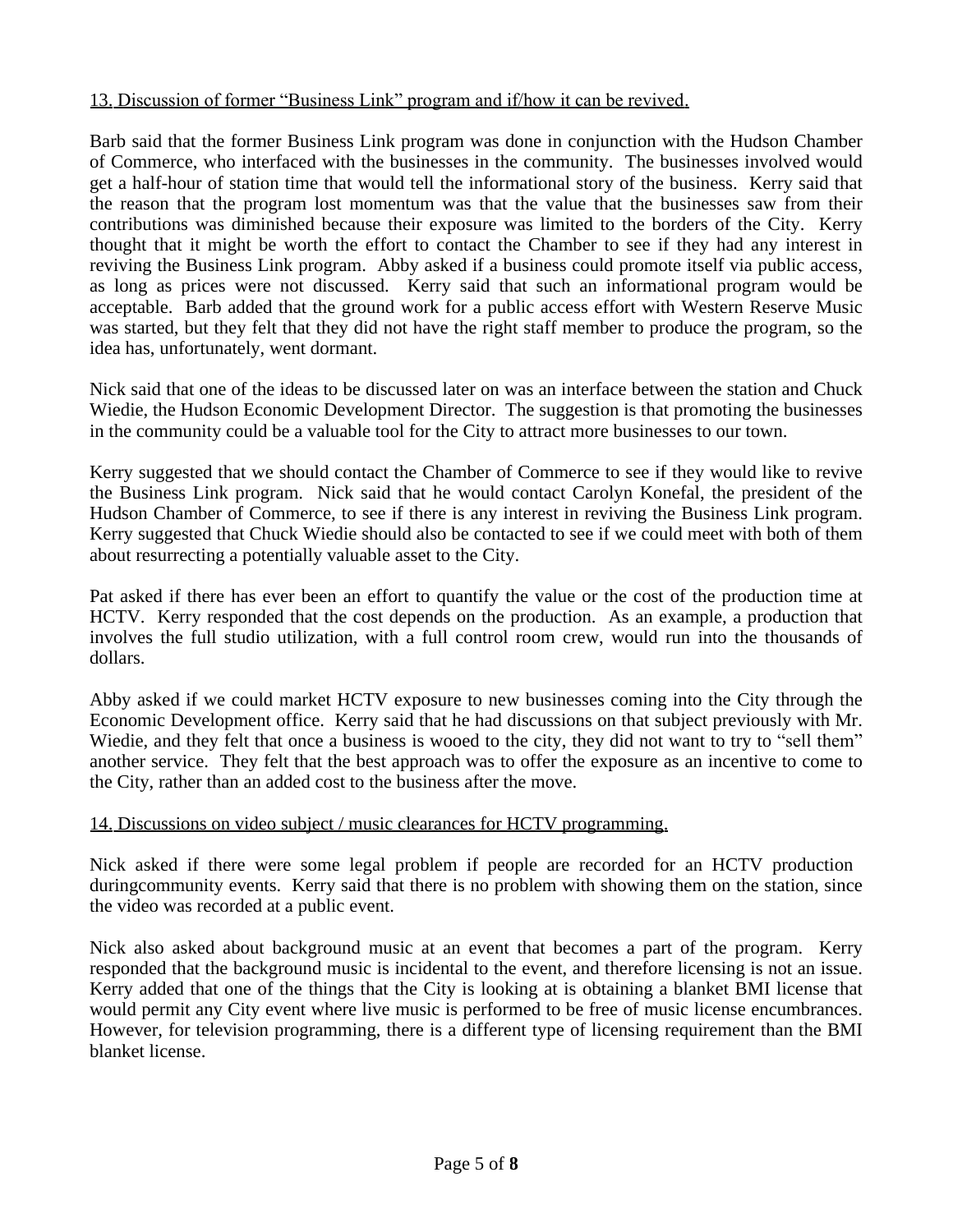## **III. Committee Mission Statement**

Nick suggested that the committee should consider developing a two or three sentence mission statement to develop a baseline goal for the future focus of the committee. Nick presented his random thoughts about the mission statement and then presented three suggestions for a starting point for the development of the statement. Brian said that following the last meeting, he went home frustrated because he did not see much value in having to reinvent the committee with a new mission statement. He suggested that the committee needs to do is what it had been discussing in the previous part of the meeting - starting to network outside of the committee and build relationships, not waste time on debating minute details of a two sentence mission statement.

Pat mentioned that she was under the impression that the mission statement development was going to be assigned to a subcommittee to develop, with the results brought back to the full committee for approval or for further discussion. Pat said that the subcommittee would submit their ideas to the other committee members via e-mail before the next meeting, so that the discussion can be carried out quickly during the actual meeting.

Kerry said that the station mission statement, in actuality the operations part of the station, will not change. It is, however, the focus or the mission of the committee that should be looked at and perhaps updated to reflect the new and future goals of the group. He also said that the legislation that Council spelled out as the establishment and purposes of the committee as written in Chapter 280 of the City Codified Ordinances may have reflected the committee's main focus when the station was created fifteen years ago, but parts of that legislation is no longer applicable, due to the evolution of the station and the government legislation in regards to cable providers in the community. In the current era, the committee is in a different position of support of the station and needs to come up with ideas to present to Council that will maintain current levels of programming and signal quality standards, generate more interest in HCTV in the community and try to find other opportunities for funding resources.

Kerry interpreted Nick's suggestion for a mission statement for the committee as a means by which the committee can help him, Barb and the staff do their jobs better and reach out to the community to let the community know, more efficiently, that HCTV can support the community's groups, organizations or their individuals. Kerry said that the station mission statement still applies to the station operation, whereas the committee ordinance does not reflect all of the potential help situations that the group could provide to the station.

Pat added that she needed to find inspiration in a mission statement, perhaps a "map" of where the group is headed so that everyone can follow the same "map".

Kerry mentioned that there are so many items that can impact the HCTV operation. For instance, the scenario of what would occur if Time-Warner ceased to exist? By all indications, HCTV would then also, cease to exist, as the station is solely funded by Time-Warner franchise fees. Pat then asked what would be the reaction with the reality of such a scenario coming to pass. Do we still try to keep HCTV in operation? This is an example of a need for a strategic plan that can be laid out to plan for contingencies that have not occurred, but could occur. Another concern, not as drastic as a collapse of the cable company, is the decline of business to the point that the franchise fees that fund HCTV would be impacted.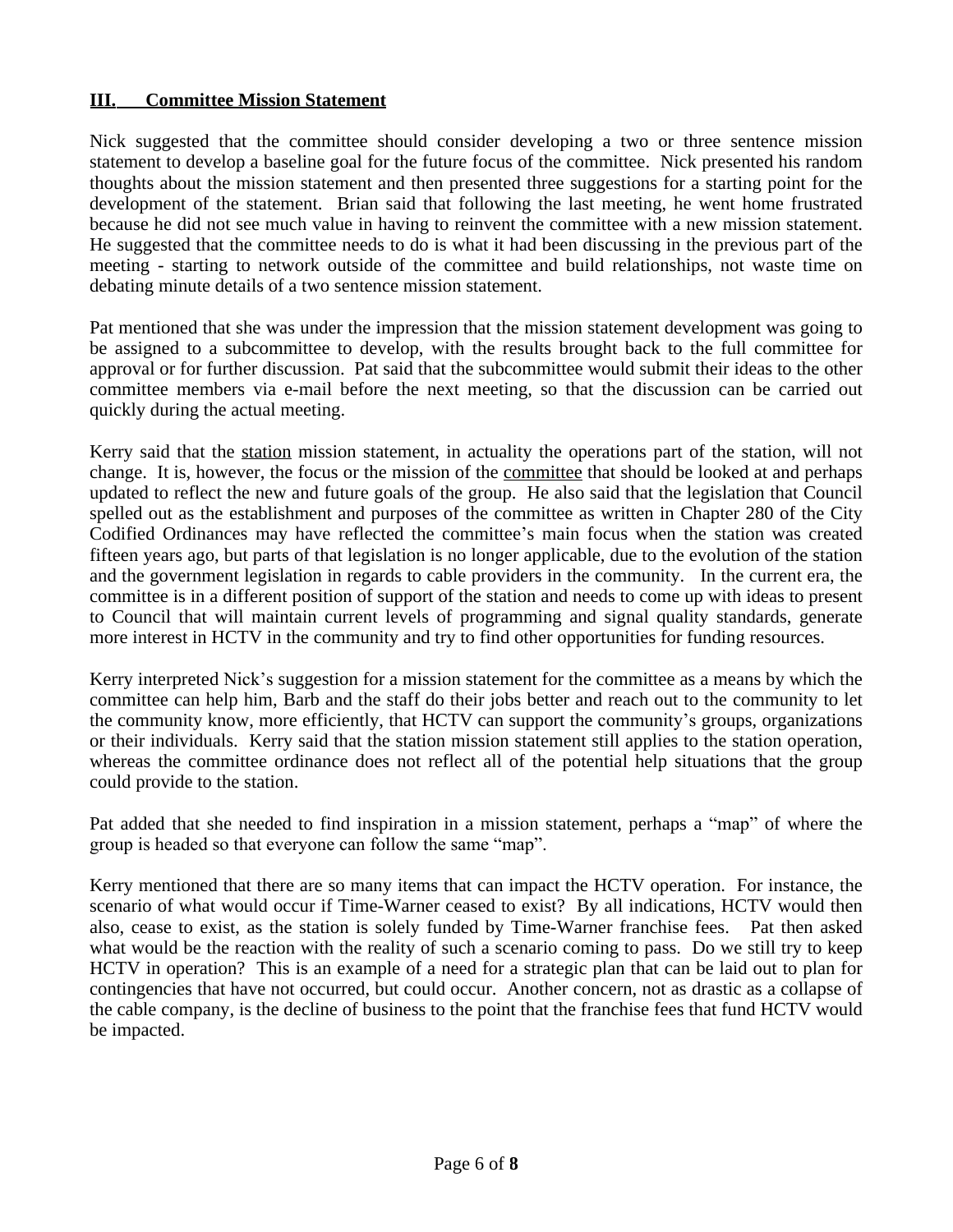# **III. Committee Mission Statement, continued**

Kerry mentioned that Wadsworth owns their own Public Access Station, and it could be possible that the City of Hudson would fund HCTV, if the Time-Warner franchise fees ever did stop flowing. Brian added that a "Friends of HCTV" organization seems to be a good idea for "a rainy day". Brian asked if funds that may be raised by some fund raising effort, could those funds be counted on as being available only for HCTV. Kerry said that would be a question for the City Finance Director, but an independent 501(c)(3) charitable organization may be a better method for fund raising efforts. Pat added that when soliciting for funds, the group soliciting must have developed a specific use for the funds. She also said that the language in the Hudson Monthly article about the station was very inspiring to her.

Kerry said that the committee has been granted a pretty freer reign to do what is supportive of the station and the group should not tackle changes to the legislation at this time. Kerry suggested that anything that would involve Council action should go to Dr. Williams first, as he is our Council liaison.

## **IV. New Access Programming Ideas**

Barb said that a presentation at the Hudson Library of author David S. Reynolds with his story about Uncle Tom's Cabin is scheduled to be covered by HCTV. The station is devoting a lot of time to the coming election, including interviews with the Board of Education, Mayoral and Council candidates. Hudson Economic Development recorded a program featuring the Mayoral and Council candidates and the Hudson Rotary will also record their candidate forum. The League of Women Voters candidate forum will not be recorded.

# **V. Grants Opportunities**

Pat asked about the grant target spreadsheet that Kathy Franks created some time ago. Nick said that he would send the information to Pat at the earliest opportunity. Kerry said that he may have the original spreadsheet copy of the document to circulate.

Nick said that once he sends the grant spreadsheet to Pat, the proposed subcommittee of Pat, Brian and Nick should schedule a meeting to start action moving on attempting to obtain grants for the station

# **VI. Once Around**

Brian asked if the committee could vote on any issue without a quorum present. Kerry confirmed that a majority of active members must be present for any vote action to take place. Brian also said that he would like to see a stronger message concerning board member participation. He suggested that if a member misses two meetings, we have a consultation with that member and if three meetings are missed, the member would be dropped from the committee. Kerry added that such a change in committee operation would need to take the form of an ordinance change from Council.

The subject of the liaisons from the Hudson City Schools and the Western Reserve Academy came forward. Barb mentioned that at one time, those liaison members had a vote on the committee. Ever since the school liaison's vote was eliminated, the attendance at the committee meetings by the school liaisons has ground to a halt.